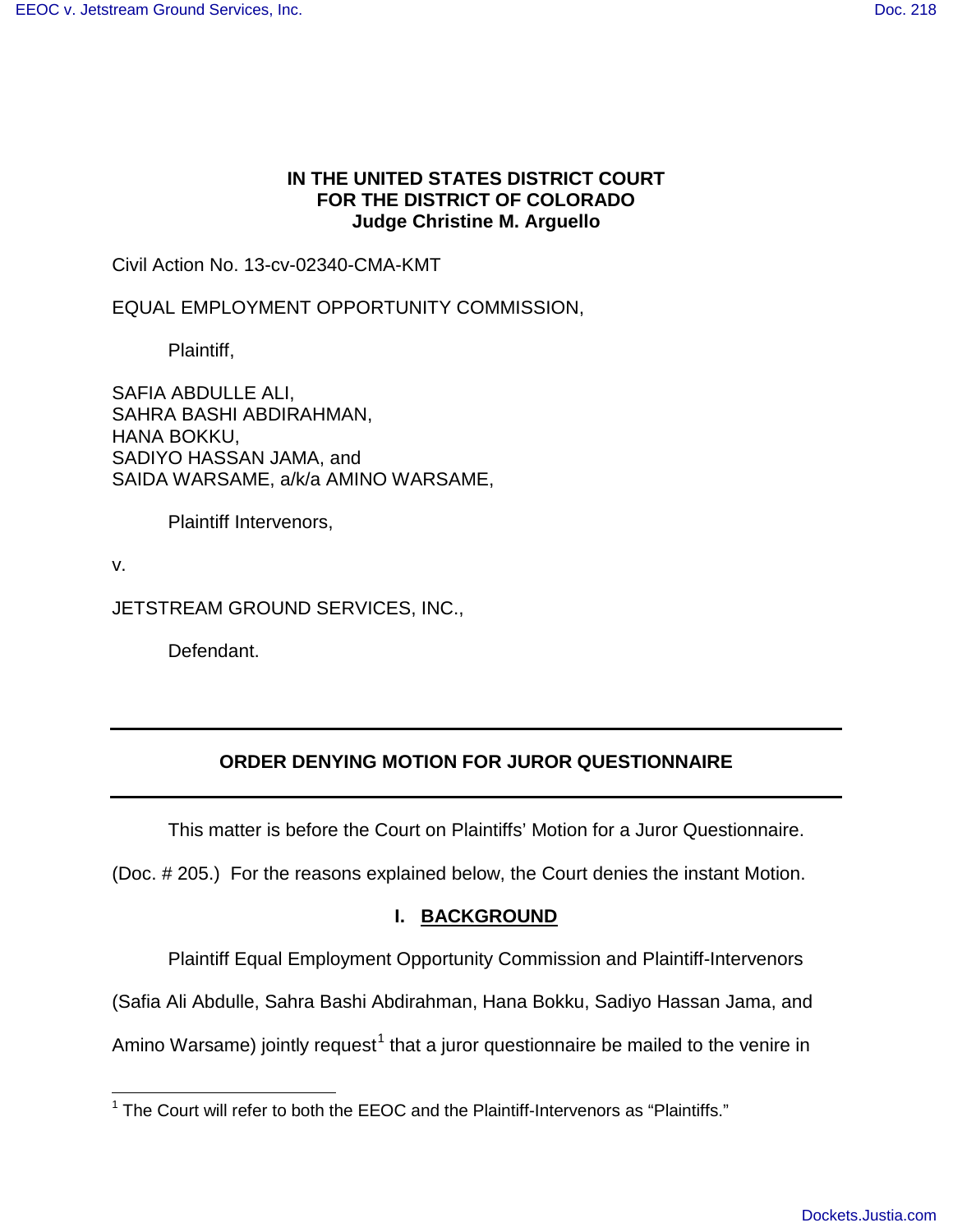advance of voir dire. (Id. at 1.) Defendant opposes the requested relief, but has not filed a specific response in opposition at this juncture. (Id. at 2.)

Plaintiffs' proposed questionnaire is eleven pages long and composed of 43

questions, many of which constitute standard voir dire questions about a potential

juror's background (e.g., questions relating to a juror's occupation, number of children,

prior jury service, previous involvement in litigation, etc.). The proposed questionnaire

also contains case-specific questions, including the following examples (with the answer

format provided by the questionnaire listed in parentheses):

Do you agree or disagree with the statement that an employer is right to tell an employee not to engage in a religious practice at work if it makes it more difficult for the employer to enforce rules uniformly for all workers? (Yes, No, "Please tell us more")

Do you agree or disagree with the statement that employees who want to work in this country should have to obey the workplace rules of an employer regardless of their religion? (Agree, Disagree, "Please tell us more")

Do you think employers should not have to accommodate an employee's religious beliefs? (Yes, No, "Please tell us more")

Do you know anyone who is Muslim? (Yes, NO, "If YES, please describe how you know the person(s) and your relationship")

What do you know about the religion of Islam? (Open ended)

Do you have any negative feelings about Muslims? (Yes, No, "Please tell us more")

Do you think the Muslim religion can be excessive? (Yes, No, "Please tell us more")

Do you think the United States should not allow any refugees from Muslim countries into the United States? (Yes, No, "Please tell us more")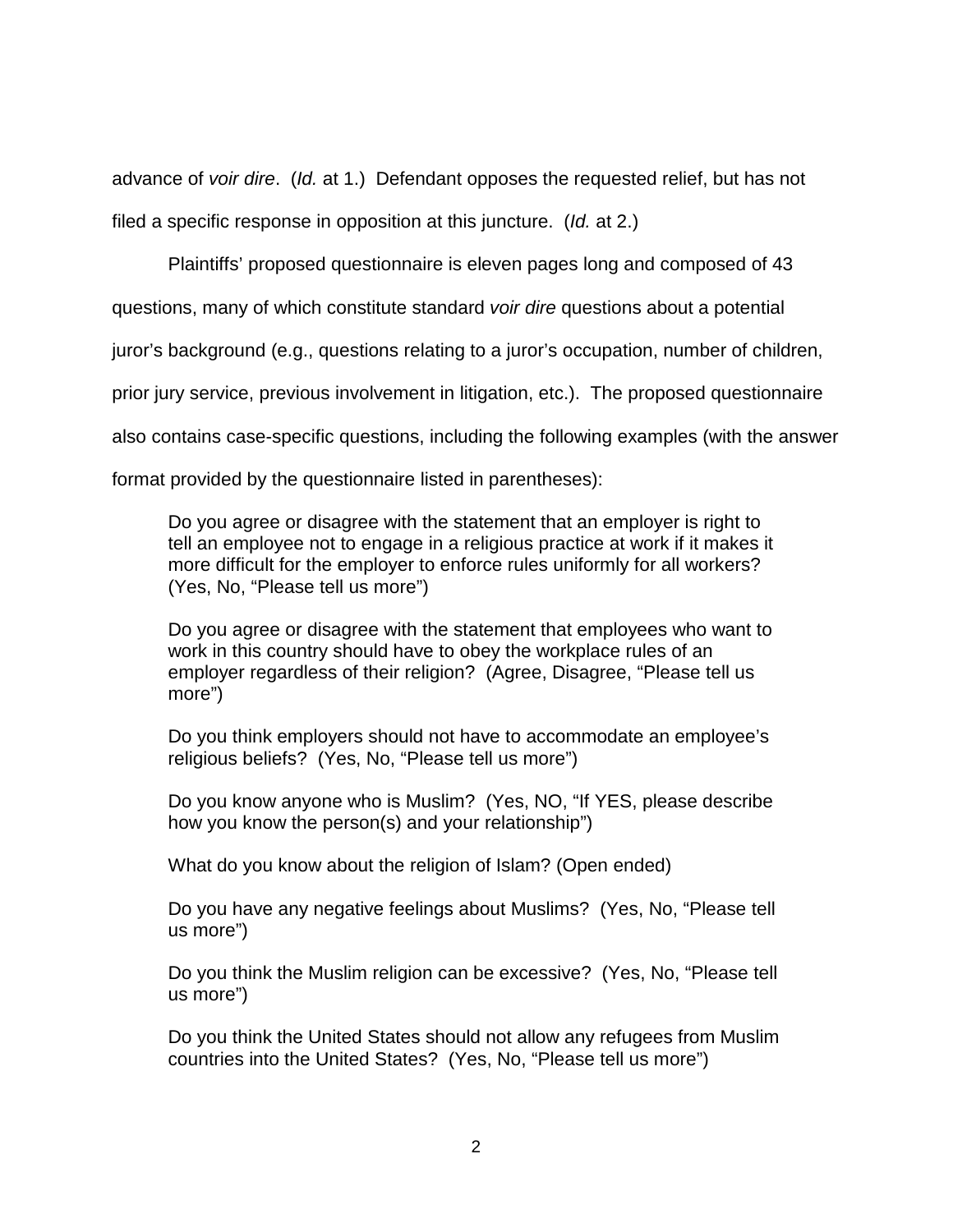Do you think Muslim immigrants should be restricted from working on or near airplanes? (Yes, No, "Please tell us more")

How do you feel about immigrants who wear religious or ethnic clothing instead of American clothing? (Yes, No, [sic] "Please tell us more")

Do you believe that immigrants are hurting America's economy? (Yes, No, "Please tell us more")

Do you agree or disagree with the statement that immigrants fortunate enough to come to this country and work here should adopt American values and conform with American culture? (Yes, No, "Please tell us more")

Do you believe immigrants are having a negative impact on America's values or traditions? (Yes, No, "Please tell us more")

Do you believe that immigrants to this country should be required to speak English fluently? (Yes, No, "Please tell us more")

Do you know anyone who is an immigrant from an African country? (Yes, No, "If YES, please describe how you know the person(s) and your relationship")

Do you have any negative feelings about immigrants from African countries where terrorist organizations may also operate? (Yes, No, "Please tell us more")

(Doc. # 205-1 at 5–9.)

Plaintiffs argue that because Plaintiff-Intervenors are Muslim immigrants bringing

a religious discrimination claim, they face a greater degree of prejudice and/or bias from

potential jurors than the average civil plaintiff, particularly in light of recent news events,

including terrorist attacks (in Paris, the United States, and elsewhere), and the anti-

Muslim and anti-immigrant rhetoric surfacing in the United States presidential elections.

(Doc. # 205 at 4–5.) They also assert that the Court's standard voir dire procedures will

be insufficient to uncover such prejudice and/or bias because jurors "will likely respond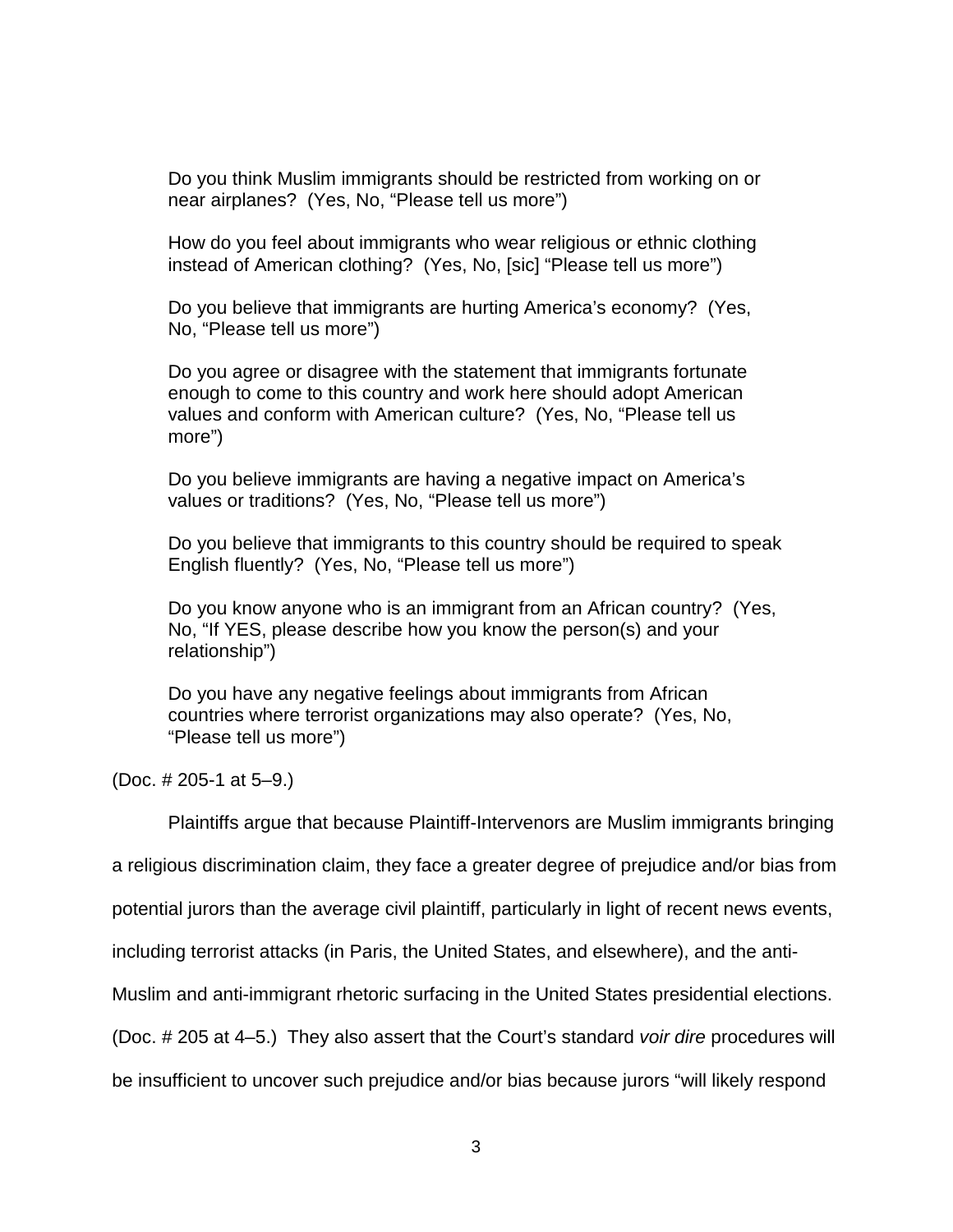more candidly to questions about sensitive past events or their prejudices via a private, confidential written questionnaire than by answering orally in open court before strangers." (Id. at 1, 7.) Additionally, they contend that a juror questionnaire sent ahead of voir dire "is an efficient means to gather background information so that the Court and all parties can use the limited time voir dire time effectively and efficiently." (Id. at 7.) Finally, the EEOC also notes that in one of its prior cases in the District of Arizona, it obtained approval to use a juror questionnaire and that "[b]ased on the responses it received, the Judge dismissed 24 of the 48 respondents for cause without requiring even that these individuals report to court on the day of trial." (Id. at 6.)

## **II. ANALYSIS**

#### **A. Legal Standard**

Rule 47 of the Federal Rules of Civil Procedure provides that "The court may permit the parties or their attorneys to examine prospective jurors or may itself do so. If the court examines the jurors, it must permit the parties or their attorneys to make any further inquiry it considers proper, or must itself ask any of their additional questions it considers proper." Fed. R. Civ. P. 47(a). "[D]istrict courts have broad discretion in fashioning . . . the jury selection procedure in general." United States v. Morris, 623 F.2d 145, 151 (10th Cir. 1980) (citations omitted). Specifically, it is well-established that "voir dire is within the sound discretion of the trial court, and the court's exercise of that discretion will not be disturbed, absent a clear showing of abuse." United States v. Whitt, 718 F.2d 1494, 1497 (10th Cir. 1983); see also United States v. Gibbons, 607 F.2d 1320, 1330 (10th Cir. 1979) ("The trial court has broad discretion in conducting the

4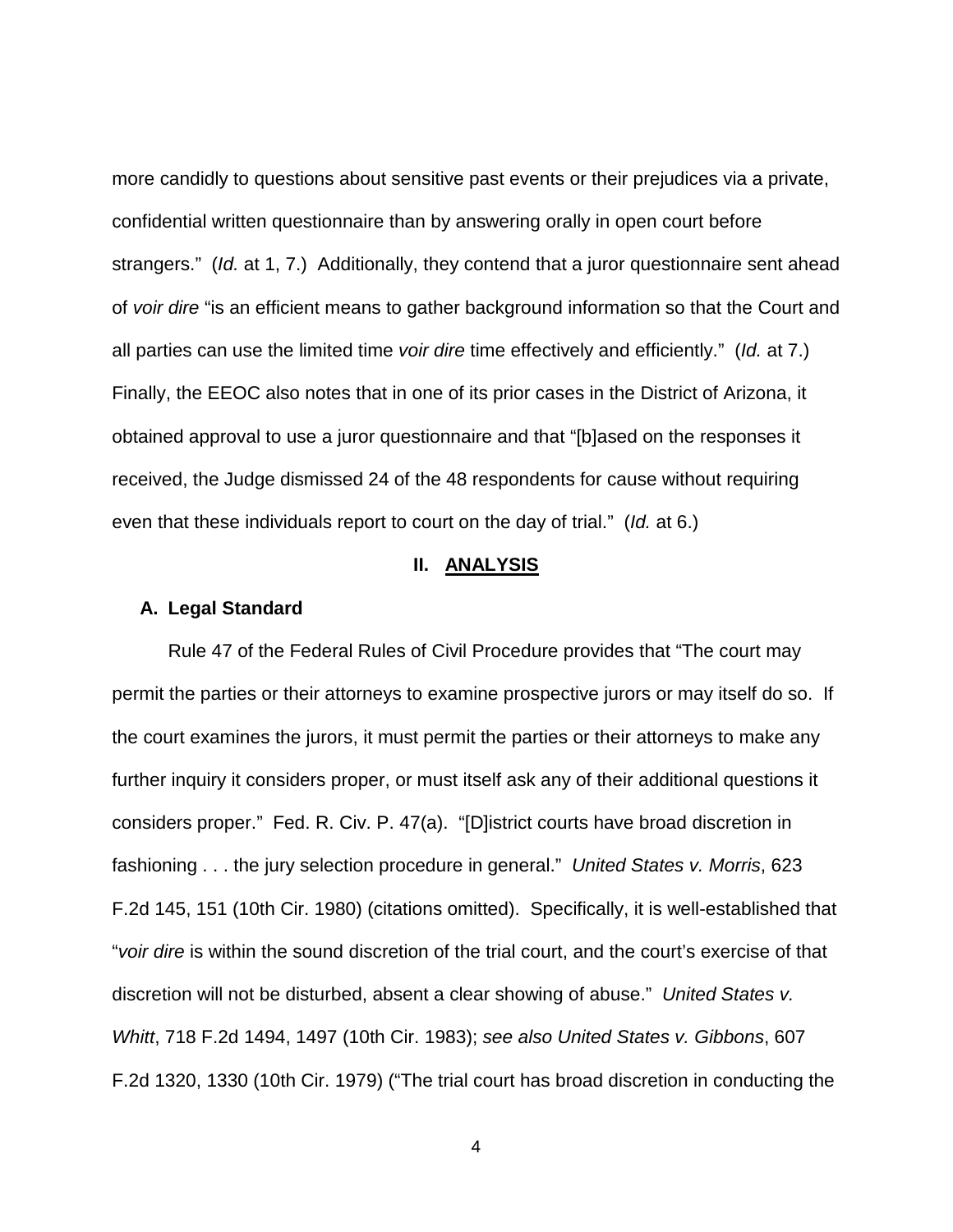voir dire examination"); Mu'Min v. Virginia, 500 U.S. 415, 424 (1991) (a trial court has "great latitude in deciding what questions should be asked on voir dire"); Rosales– Lopez v. United States, 451 U.S. 182, 189 (1981) ("Because the obligation to impanel an impartial jury lies in the first instance with the trial judge, and because he [or she] must rely largely on his immediate perceptions, federal judges have been accorded ample discretion in determining how best to conduct the voir dire."). So long as a court fulfills its role during voir dire to "test the qualifications and competency of the prospective jurors," and "the tests employed **reasonably assure** that prejudice, if present, would have been discovered," United States v. Bedonie, 913 F.2d 782, 795 (10th Cir. 1990) (emphasis added), it is within the court's discretion to decline submission of a juror questionnaire that the court finds unduly invasive or simply unnecessary.

### **B. Application**

-

The Court agrees that, given the nature of the claims asserted here, the *voir dire* examination will require the venire be questioned carefully and fully regarding any potential anti-immigrant and/or anti-Muslim bias. However, juror questionnaires are enormously time-consuming, including for the potential jurors who must answer them,<sup>[2](#page-4-0)</sup> and the Court does not believe that the benefits of such a questionnaire justify the costs in light of the circumstances presented in the instant case.

<span id="page-4-0"></span> $2$  The proposed questionnaire involved here, standing at 11 pages, could also discourage jurors from reporting for service in the first place. See Marsh Supermarkets, Inc. v. Marsh, No. 1:09- CV-458-SEB-TAB, 2013 WL 53788, at \*1 (S.D. Ind. Jan. 3, 2013) (denying requested six-page questionnaire in part because it "create[d] the additional risk that some, perhaps even many, of the prospective jurors will be deterred from jury service, seeking to be excused prior to the morning of trial in order to avoid having to answer difficult, perhaps obtuse and/or needlessly intrusive questions.")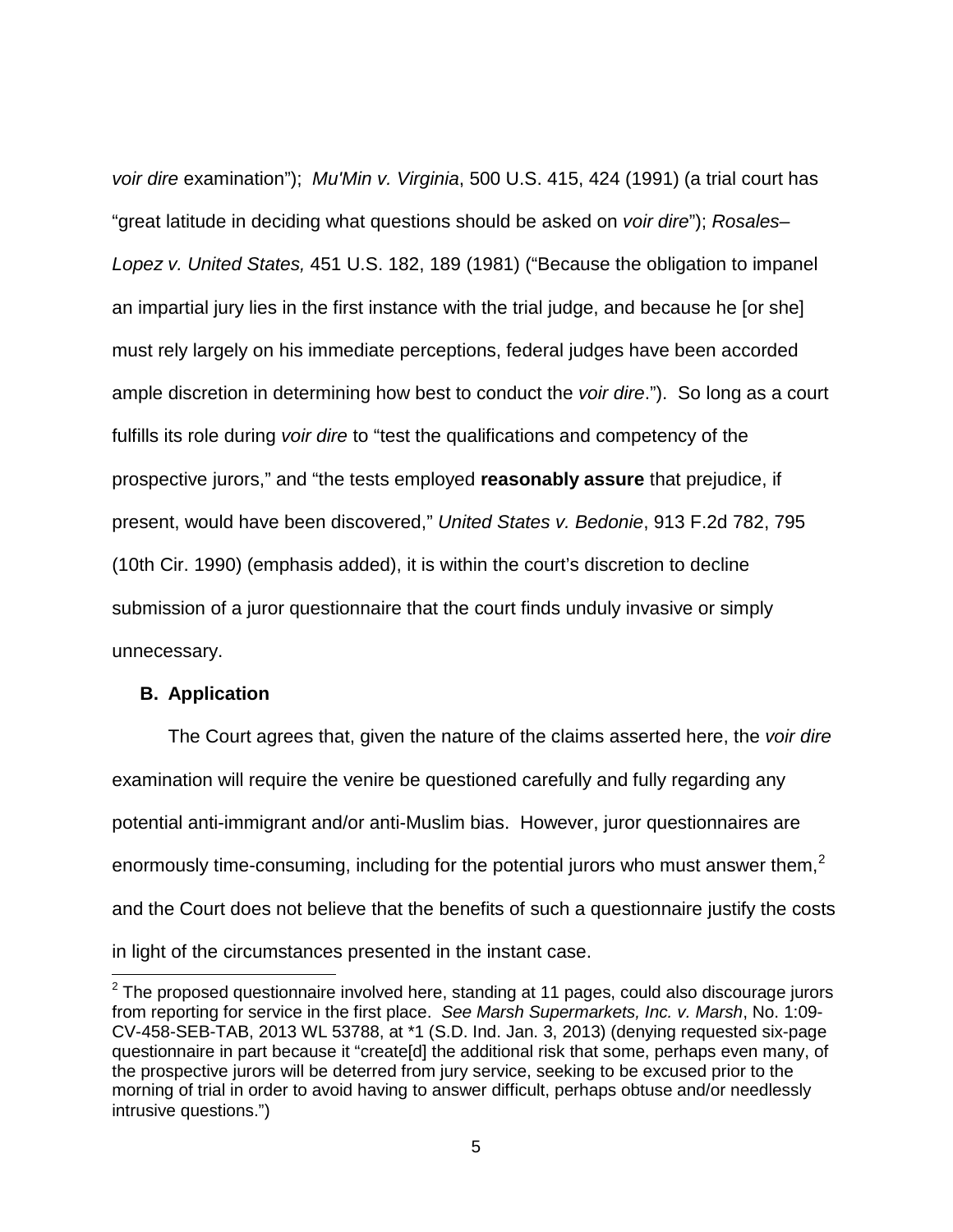In particular, although the proposed questionnaire could "flag" particular, potentially biased jurors for the attorneys, it is highly unlikely that any juror would provide the level of detail necessary in his or her responses for a party to make an adequate challenge for cause based on the questionnaire alone. For example, it is difficult for the Court to imagine how a potential juror could answer questions like, "What do you know about the religion of Islam?," "Do you have any negative feelings about Muslims?," or "Do you think the Muslim religion can be excessive?," in a comprehensive manner, especially if such answers might be indicative of bias. See Marsh Supermarkets, Inc. v. Marsh, No. 1:09-CV-458-SEB-TAB, 2013 WL 53788, at \*1 (S.D. Ind. Jan. 3, 2013) (denying to issue requested questionnaire in part because "[m]any of the [proposed] questions cannot be answered in a few words or a single sentence and would be more likely to confuse and frustrate the respondents than provide useful insights"). Accordingly, the attorneys (and/or the Court) would be required to reiterate the questions and also to ask for additional details and clarification, such that the questionnaire would result in negligible time savings, at best, during jury selection.<sup>[3](#page-5-0)</sup> See Joseph A. Colquitt, Using Jury Questionnaires; (Ab)using Jurors, 40 CONN. L. REV. 1, 18-19 (2007) ("Although questionnaires are intended to expedite the process and better enable the litigants to make educated juror selections, the latter objective has the potential to swallow the former goal. For example, one prominent treatise on jury selection advises litigants that '[y]ou should re-ask as many of the questions [on the

-

<span id="page-5-0"></span><sup>3</sup> As a practical matter, the fact that the lawyers would still be required to follow up and examine at least most of the potential jurors also lessens the questionnaire's purported advantages of preserving privacy and encouraging candor.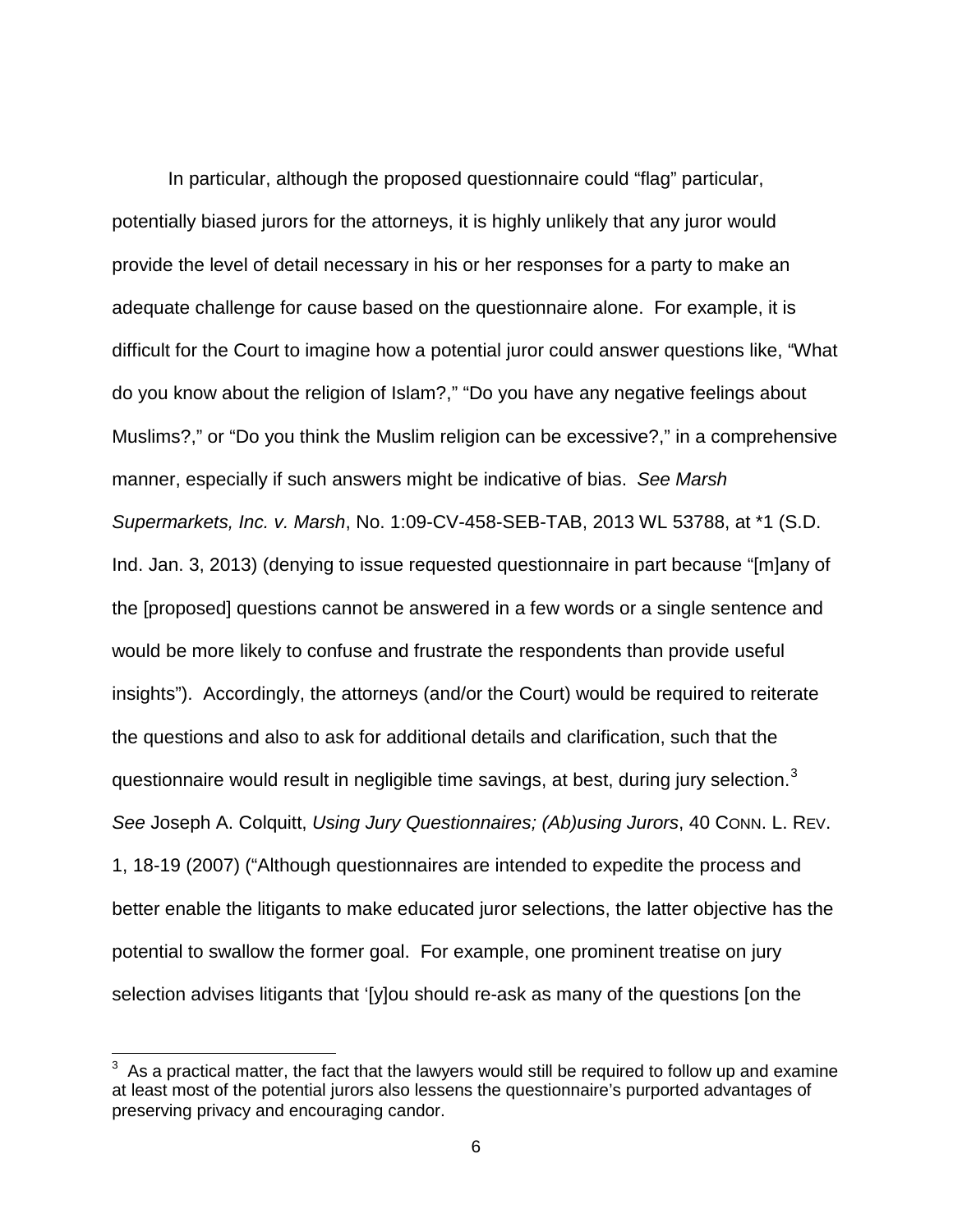questionnaire] as the court will tolerate.' It is difficult to see efficiency arising from questionnaires that will simply lead to repetition . . . during voir dire"); United States v. Jackson, 863 F. Supp. 1449, 1459 (D. Kan. 1994) (emphasis added) ("In the typical case, a written questionnaire works a significant savings in time only if the prospective juror's written responses are made under penalty of perjury and can **substitute for** the oral voir dire.").

Moreover, although the Court certainly recognizes Plaintiffs' legitimate concerns about whether jurors will be forthright in discussing the sensitive issues implicated here, it finds that its standard oral voir dire procedures, which it will modify in light of Plaintiff's Motion, are adequate to address these concerns and to "reasonably assure that prejudice, if present, [is] discovered." See Bedonie, 913 F.2d at 795. Specifically, the Court will repeatedly emphasize that that jurors are under oath in answering the Court's and the attorneys' questions truthfully and fully (indeed, the Court specifically tells the venire that "voir dire" means "to speak the truth"). It will also make every reasonable effort to create an environment which encourages and enables prospective jurors to speak openly, including by instructing jurors that they should feel free to discuss any potentially embarrassing or sensitive topics privately at the bench. Additionally, instead of conducting its own, extended voir dire examination (as it usually does), the Court will conduct a basic examination of the panel, and will allow counsel for the parties 45 minutes each to supplement the Court's examination (augmented from the Court's customary allocation of 15 minutes per side). Finally, it will permit the attorneys to

7